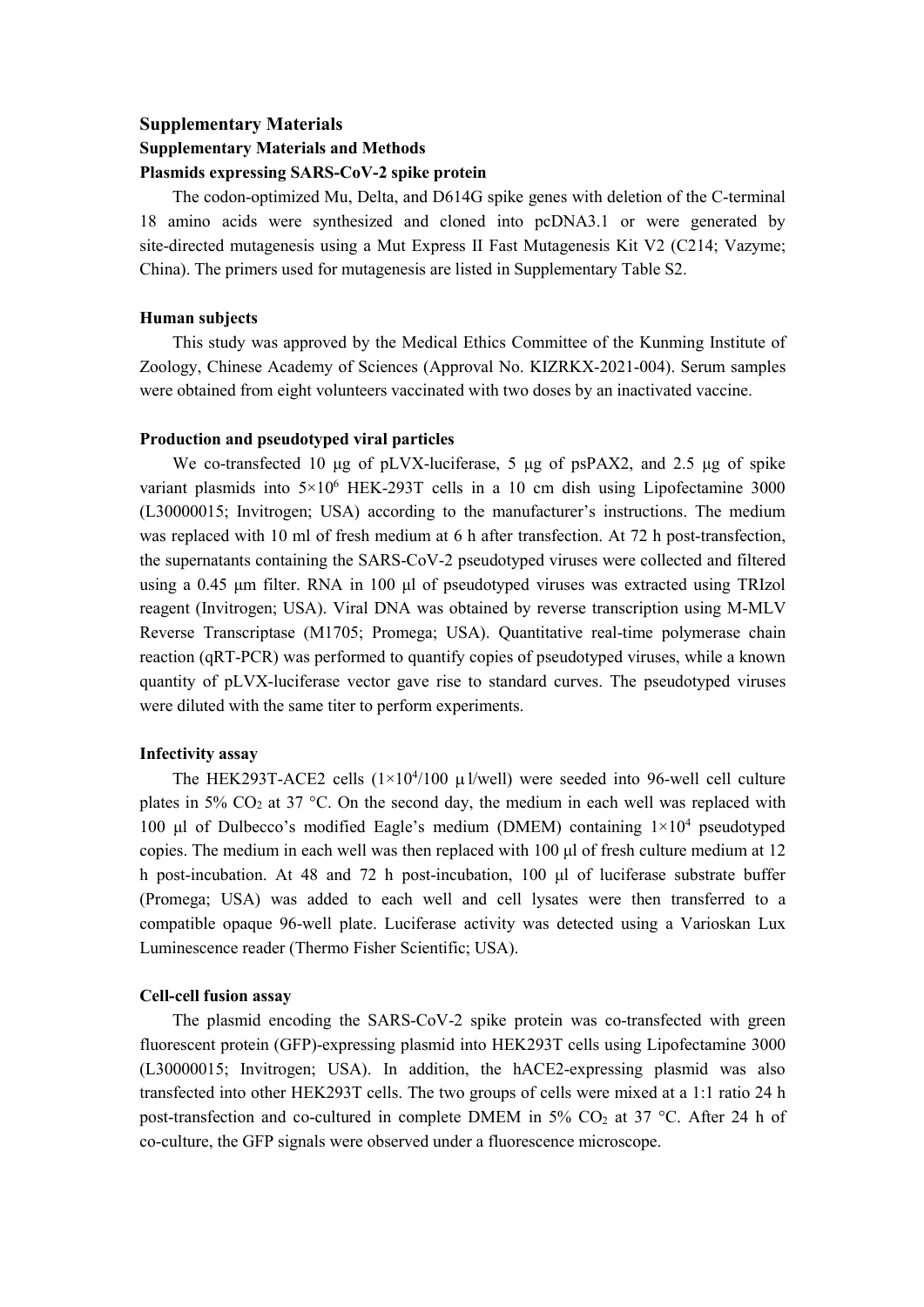#### **Neutralization by pseudotyped viruses**

The HEK293T-ACE2 cells  $(1 \times 10^{4}/100 \mu I/well)$  were seeded into 96-well cell culture plates. Serum was initially diluted with cell culture medium at 1:20 followed by 4-fold dilution. Equivalent pseudoviruses  $(5 \times 10^3$  copies in 50  $\mu$ l) were mixed with serum dilutions and incubated for 60 min at 37 °C. The mixtures were added to infect the HEK293T-ACE2 cells. At 72 h post-infection, luciferase activity was measured to calculate neutralizing titer as a 50% inhibitory dose  $(ID_{50}).$ 

### **Immunoblotting**

Immunoblotting was performed as described previously (Zeng et al., 2020). In brief, target cells were lysed in 1% NP40 buffer (Beyotime; China) with protease inhibitor cocktail (MedChemExpress; USA). Proteins were separated by sodium dodecyl sulfate polyacrylamide gel electrophoresis (SDS-PAGE) and transferred to polyvinylidene difluoride (PVDF) membranes using semi-dry transfer at 25 V for 30 min. The membranes were blocked in 5% milk in phosphate-buffered saline containing 0.1% Tween 20 (PBST) for 1 h and incubated overnight with mouse monoclonal anti-flag antibody (M220008; Abmart; China) in 5% bovine serum albumin at 4  $\degree$ C. The membranes were then incubated with anti-mouse horseradish peroxidase-conjugated secondary antibodies in 5% milk for 1 h at room termperature and bands were developed using Chemi-Doc XRS imaging (Bio-Rad; USA)

#### **Statistical analysis**

GraphPad Prism 8 was used for plotting and statistical analysis (mean±standard deviation (SD)). One-way analysis of variance (ANOVA) followed by Tukey's *post hoc* test was used, and *P*<0.05 was considered significant.

#### **REFERENCES**

Zeng JX, Dong SP, Luo ZF, Xie XC, Fu BS, Li P, et al*.* 2020. The zika virus capsid disrupts corticogenesis by suppressing dicer activity and miRNA biogenesis. *Cell Stem Cell*, **27**(4): 618–632.e9.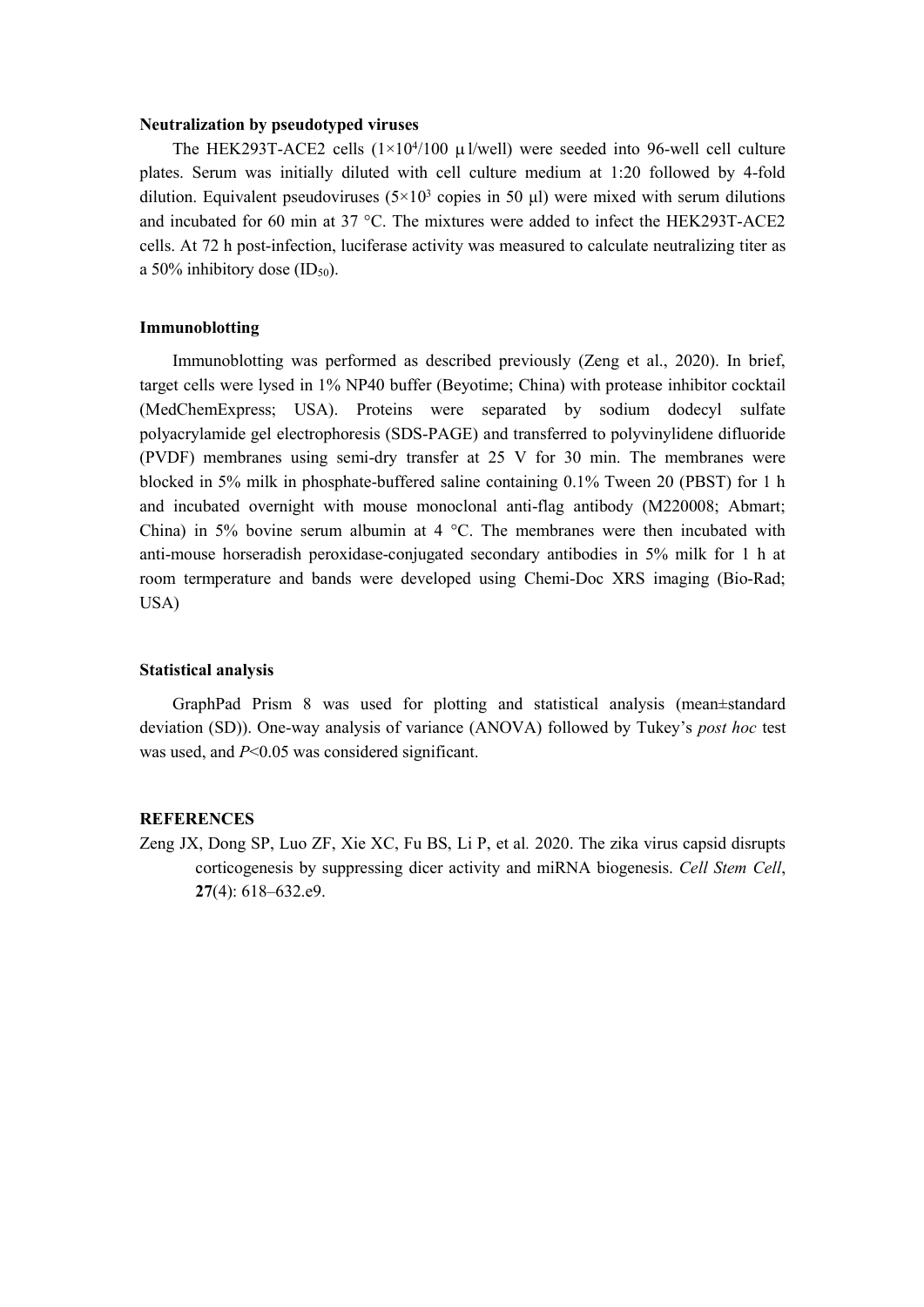

**Supplementary Figure S1.** Geographical epidemiology of B.1.621/Mu variant.

A: Genomic epidemiology of prevalent SARS-CoV-2 variants between December 2019 and September 2021. Red circle indicates Mu variant sampled globally as of 15 September 2021 from Nextstrain database. B: Map of tracked Mu variant occurrence as of 15 September 2021 from GISAID database. Circle size is proportional to number of variant genomes and color by recency (red being most recent). C: Relative Mu variant genome frequency per region between October 2020 and September 2021 from GISAID database (as of 15 September 2021). D: Number of sequenced Mu variants as of 15 September 2021 from GISAID database.



**Supplementary Figure S2.** Identification of HEK193T-ACE2 cells.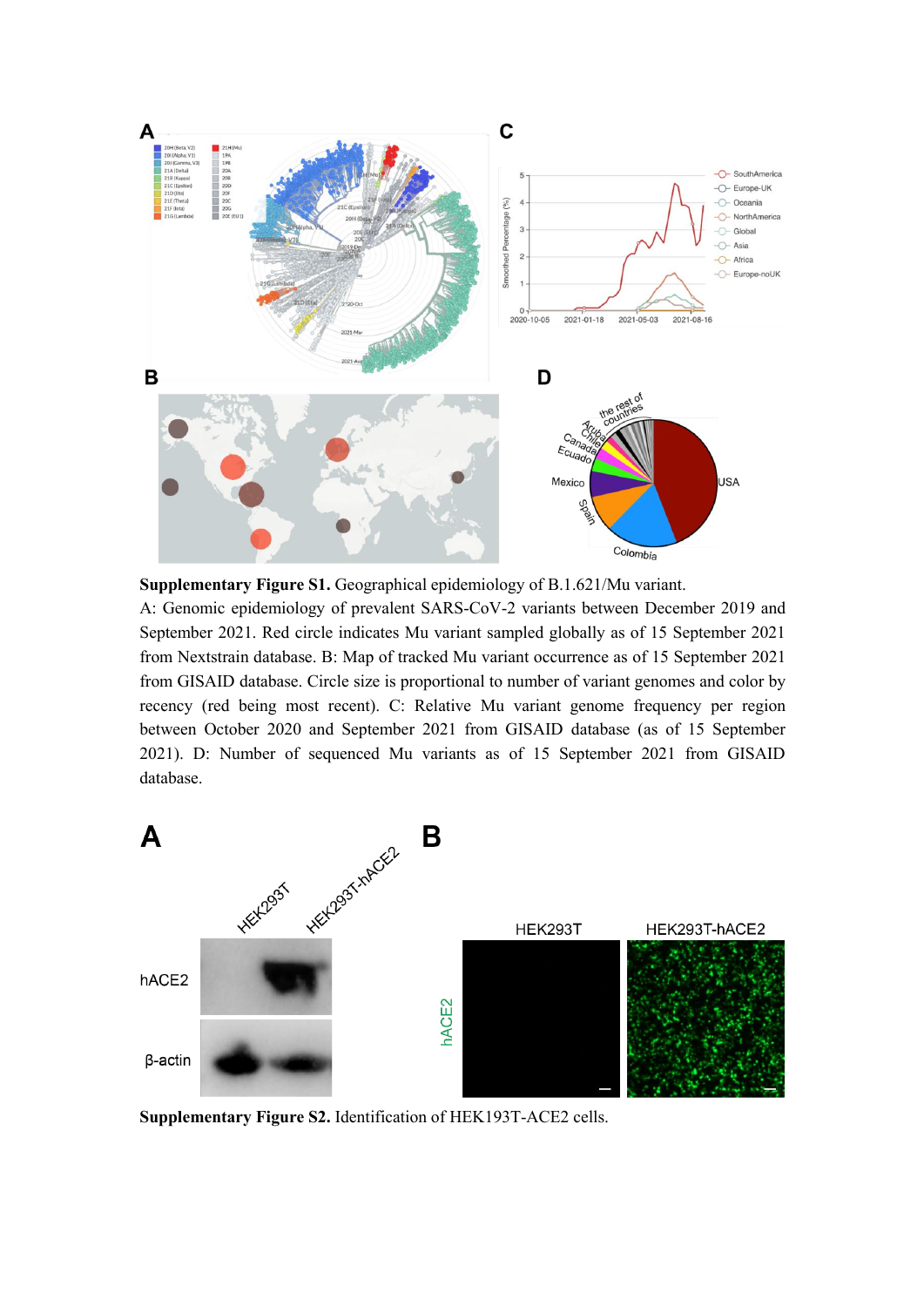A: Immunoblot of flag-tagged human ACE2 in lysates of HEK293T or HEK293T-ACE2 cells. B: Immunofluorescence of flag-tagged human ACE2 in HEK293T or HEK293T-ACE2 cells. Scale bar: 20 μm.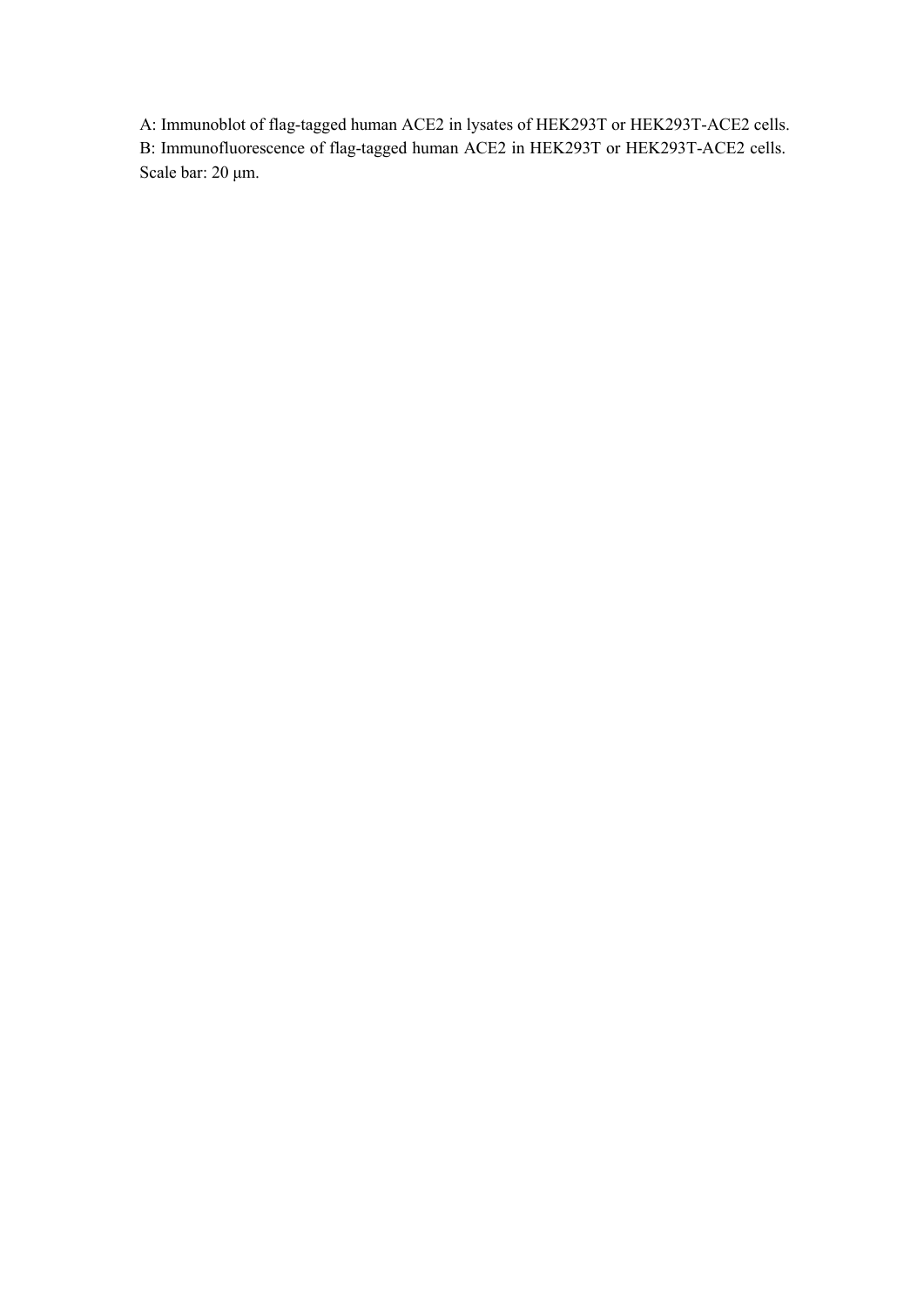|                               |                         | #Mu<br>GH               |                            |
|-------------------------------|-------------------------|-------------------------|----------------------------|
|                               | Total<br>#Mu<br>GH      | $(B.1.621 + B.1.621.1)$ | %Mu GH (B.1.621+B.1.621.1) |
| Country                       | $(B.1.621 + B.1.621.1)$ | in past 4 weeks         | in past 4 weeks            |
| <b>USA</b>                    | 2,513                   | 49                      | 0.1                        |
| Colombia                      | 1,042                   | $\mathbf{1}$            | 100                        |
| Spain                         | 518                     | $\mathbf{1}$            | 0.1                        |
| Mexico                        | 379                     | 4                       | 0.4                        |
| Chile                         | 189                     | 19                      | 20                         |
| Ecuador                       | 170                     | 0                       | $\pmb{0}$                  |
| Canada                        | 128                     | $\mathbf 0$             | 0                          |
| Aruba                         | 88                      | $\mathbf{1}$            | 0.8                        |
| Italy                         | 82                      | 0                       | $\pmb{0}$                  |
| Netherlands                   | 75                      | $\mathbf{1}$            | 0.1                        |
| United Kingdom                | 62                      | 0                       | $\pmb{0}$                  |
| Costa Rica                    | 61                      | 0                       | 0                          |
| Austria                       | 49                      | $\mathbf 0$             | 0                          |
| Switzerland                   | 48                      | 0                       | $\pmb{0}$                  |
| Dominican Republic            | 46                      | 0                       | $\pmb{0}$                  |
| Belgium                       | 41                      | 3                       | 0.1                        |
| Peru                          | 27                      | 0                       | $\pmb{0}$                  |
| Portugal                      | 24                      | 0                       | $\pmb{0}$                  |
| France                        | 22                      | $\mathbf{1}$            | 0.2                        |
| <b>British Virgin Islands</b> | 21                      | 0                       | 0                          |
| Curacao                       | 20                      | 0                       | 0                          |
| Germany                       | 14                      | $\mathbf 0$             | 0                          |
| <b>Brazil</b>                 | 11                      | $\pmb{0}$               | $\pmb{0}$                  |
| <b>Bonaire</b>                | 8                       | 0                       | $\pmb{0}$                  |
| Denmark                       | $\overline{7}$          | $\pmb{0}$               | $\pmb{0}$                  |
| Haiti                         | 6                       | 0                       | 0                          |
| Poland                        | 6                       | $\pmb{0}$               | 0                          |
| Venezuela                     | 5                       | $\mathbf 0$             | 0                          |
| Sweden                        | 4                       | 0                       | 0                          |
| Ireland                       | 4                       | 0                       | 0                          |
| Guatemala                     | 3                       | $\mathbf 0$             | 0                          |
| Finland                       | 3                       | 0                       | 0                          |
| Sint Maarten                  | 3                       | 0                       | 0                          |
| Slovakia                      | 3                       | $\mathbf 0$             | 0                          |
| Luxembourg                    | $\overline{2}$          | 0                       | 0                          |
| China                         | $\overline{2}$          | $\mathbf 0$             | 0                          |
| Turkey                        | $\overline{2}$          | 0                       | 0                          |
| Cayman Islands                | $\overline{2}$          | 0                       | 0                          |

| Supplementary Table S1. Number of sequenced Mu variants from GISAID database (as |  |
|----------------------------------------------------------------------------------|--|
| of 15 September 2021).                                                           |  |